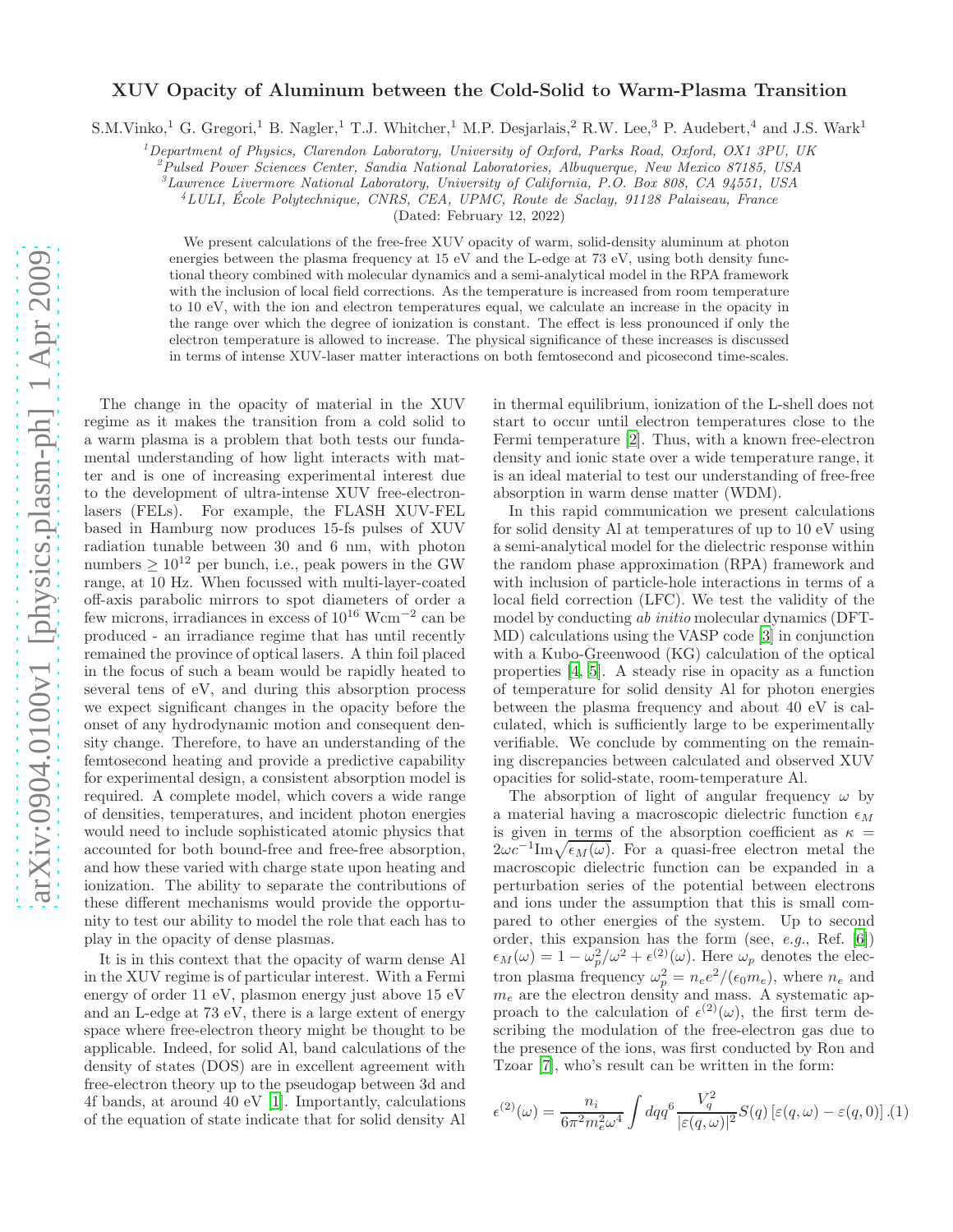Here  $V_q$  indicates the Fourier transform of the electronion interaction potential,  $S(q)$  the ion-ion structure factor and  $\varepsilon(q,\omega)$  the electronic microscopic dielectric function. This expression has been shown to be exact to second order in the potential [\[8\]](#page-3-7). We note that Eq. [\(1\)](#page-0-0) corresponds to the Balescu-Lenard approximation in the kinetic theory approach [\[9\]](#page-3-8). Further, in the context of the requirement for a theory that is applicable to both the cold-solid and hot low-density plasma extremes, we note that it is a known result that Eq. [\(1\)](#page-0-0) is well suited to reproduce the classical plasma limit, i.e. inverse bremsstrahlung, when the Coulomb potential and classical forms of structure factors are considered [\[10](#page-3-9)]. The applicability of Eq.  $(1)$ is based on the assumption of quasi free-electron structure and can be as such easily extended to a range of simple metals.

Within the RPA, the electron dielectric function can be evaluated as a function of temperature throughout the degenerate to non-degenerate regime [\[11\]](#page-3-10). The RPA is exact in the high density limit, where long range correlations dominate. At lower densities, such as those in real metals, intermediate and short range correlations become increasingly important and are described by vertex and self-energy corrections. A case of particular interest are electron-hole ladder interactions describing excitons, which have been shown to give large contributions to the absorption strength [\[1\]](#page-3-0). We add such contributions to the RPA dielectric function in terms of a LFC following the work of Higuchi and Yasuhara [\[12\]](#page-3-11), including full temperature dependence to the RPA polarisation functions and calculating the averaged electron screening over a finite-temperature Fermi sphere. While this approximation might not be sufficient for an in detail study of manybody contributions, it does capture the main effect in Al which is an increase in the free-free absorption of about a factor two in the range of interest.

In evaluating the ion-ion structure factor in Eq.  $(1)$ , there are different approaches that we can use for WDM. Numerically, molecular dynamics (MD) [\[13\]](#page-3-12) techniques as well as direct solution of the hyper-netted chain (HNC) equations [\[13,](#page-3-12) [14\]](#page-3-13) can be implemented. While accurate for ideal classical plasmas, both MD and HNC become computationally expensive if the full dynamic response of the quantal electron background has to be accounted for. In order to simplify the analysis, we use the approach initially suggested by Singh and Holz [\[15\]](#page-3-14) for a liquid metal and applied to the ion-ion structure factor of WDM by Gregori et al. [\[16\]](#page-3-15). In this approach, the bare ionic response is constructed from the analytical solution of the mean spherical equations for a system of charged hard spheres embedded in a neutralizing background [\[17\]](#page-3-16). Such an approximation is the equivalent of the Percus-Yevick solution for a neutral gas of hard spheres [\[13,](#page-3-12) [18\]](#page-3-17), and has been shown to correctly reproduce MD and HNC results at various degrees of inter-ion coupling [\[13\]](#page-3-12). The idealized one-component plasma (OCP) structure factor  $S_{\text{OCP}}(q)$  is thus obtained in a fully analytical form. The dynamical screening of the electron background on the



<span id="page-1-0"></span>FIG. 1: (color online) Absorption coefficient versus photon energy for solid density Al, Z=3. Comparison between results from Eq. [\(1\)](#page-0-0) in the RPA (blue) and with electron-hole LFC (purple) and DFT-MD simulations (red).

ions is then calculated within the linear response frame-work [\[16,](#page-3-15) [19\]](#page-3-18):  $S_{\text{WDM}}(q) = S_{\text{OCP}}(q)/[1 + f_v(q)S_{\text{OCP}}(q)],$ where  $f_v(q)$  is the attractive screening correction to the bare ion-ion interaction [\[15,](#page-3-14) [16](#page-3-15)]. The agreement of this model with the structure factor computed by DFT-MD is seen to be very good.

The Coulomb interaction potential is not adequate to describe the degenerate regime, where the ionic core potential is both screened by the electrons and modified by the interaction with nearby ions. To take these effects into account we use the empty-core pseudopotential model, where the potential is zero inside a certain distance from the ion core,  $r_c$ , and  $-Ze^2/(4\pi\epsilon_0r)$ outside. Its Fourier transform is given by  $V_q =$  $-Ze^2 \cos(qr_c)/(\epsilon_0 q^2)$ . Here we use  $r_c = 0.60\text{\AA}$ , which minimizes the difference between the pseudopotential values and experimental data obtained through measurements of the Fermi surface at the reciprocal lattice points (111) and (200) of crystalline Al [\[20\]](#page-3-19).

We compare the analytic model to DTF-MD calculations. In our DFT-MD results, the coupling between electrons with different wavevectors is not considered. As such, it must be compared to the RPA dielectric model without the inclusion of LFC describing electron-hole coupling. The DFT-MD absorption was calculated using the VASP code along with a KG calculation of the optical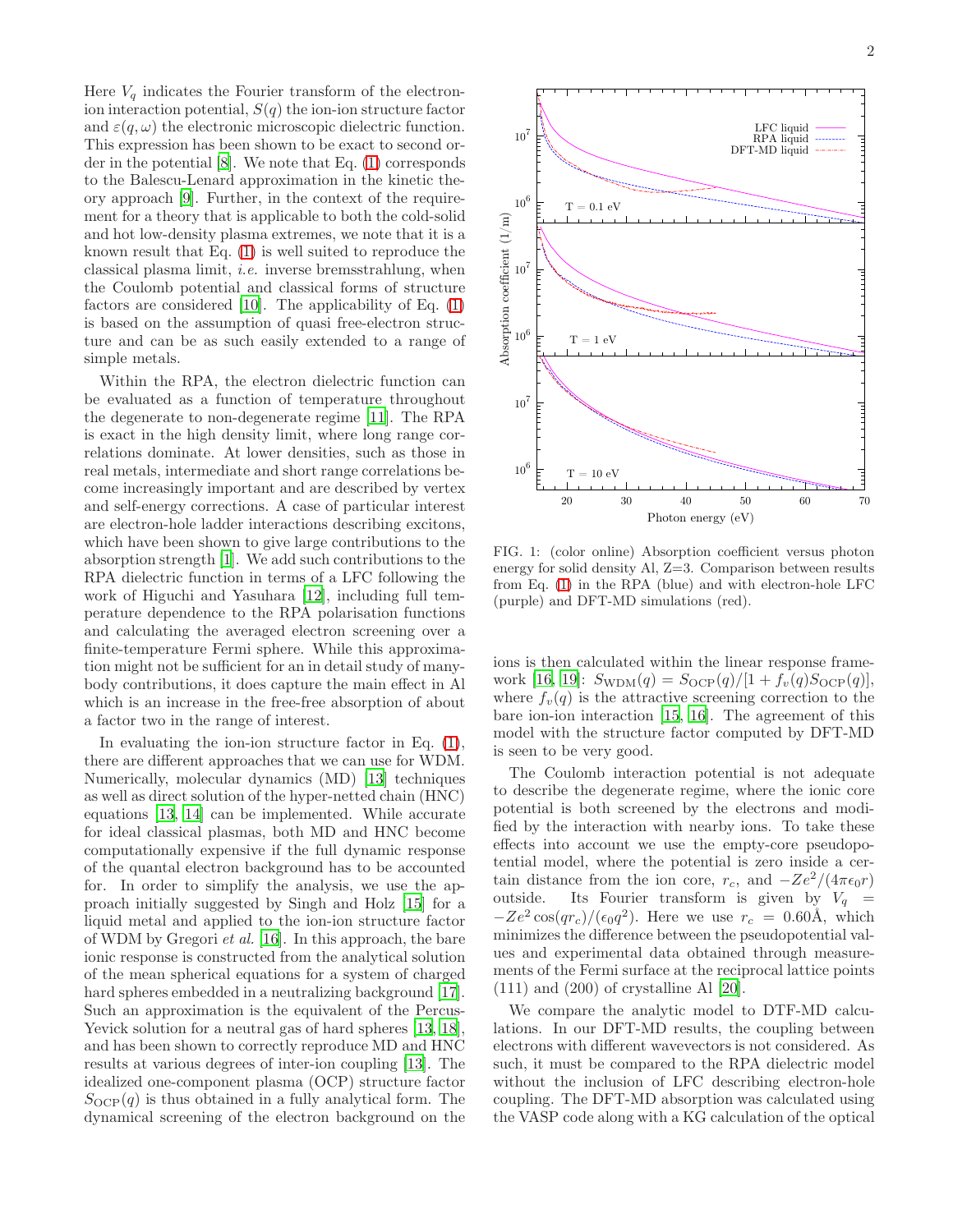

<span id="page-2-0"></span>FIG. 2: (color online) Absorption coefficient versus temperature for solid density Al, Z=3, for 30 eV photons, illustrating the absorption peak contribution of the electrons alone (green and blue) and of the combined electron-ion system (red). Inner graph shows comparison between results from Eq. [\(1\)](#page-0-0) in the RPA and with electron-hole LFC and DFT-MD simulations.

properties. The ion configurations for the optical properties calculations were obtained from snapshots of equilibrated molecular dynamics (MD) simulations within the framework of finite temperature density functional theory [\[21](#page-3-20)]. The Al atoms are represented with frozen-core, Projector Augmented Wave (PAW) potentials [\[22](#page-3-21), [23\]](#page-3-22), with the  $3s$  and  $3p$  electrons in the valence band. The exchange and correlation energies are in the Perdew, Burke and Ernzerhof form [\[24](#page-3-23)] of the generalized gradient approximation. The DFT-MD calculations were performed with the Baldereschi mean value point for sampling the Brilliouin zone [\[25](#page-3-24)]. For the calculation of the optical properties, the Brillouin zone was sampled with the 10 irreducible k-points of a Monkhorst-Pack 6x6x6 grid [\[26\]](#page-3-25). The plane wave cutoff energy for both the MD runs and the KG calculations was 330 eV. The results shown were obtained from simulations of 32 Al atoms in a triply periodic cubic box corresponding to a density of  $2.7 \text{ g/cm}^3$ . Test calculations with more atoms, higher order k-point sets, and higher plane wave cutoff energies did not significantly effect the results for photon energies above 15 eV. We have conducted DFT-MD absorption calculations up to a photon energy of 45 eV. Absorptions at higher energies are not included due to spurious features connected to the influence of the pseudopotential on the DOS as the L-edge is approached. Gaussian broadening is 0.1 eV.

The absorption coefficients predicted by DFT-MD are shown in Fig. [1](#page-1-0) alongside those obtained within the framework given by Ron and Tzoar both in the RPA and with LFC. Excellent agreement between the DFT-MD and RPA approaches is found in the free electron region (up to 35 eV). The discrepancy at higher energies is due to the DOS, which is no longer free-electron-like, an

aspect accounted for in DFT-MD but not in the model. The LFC result differs significantly from the RPA at low temperatures but converges to it for temperatures above 10 eV, where the electronic LFC contributions become small.

An important aspect of the models is their prediction of the opacity as a function of temperature, which we show in Fig. [2,](#page-2-0) for 30 eV photons. Both our analytical calculations and the DFT-MD predict a rise in the absorption coefficient up to temperatures around 10 eV. This absorption rise is due in part to plasmon peak broadening of the electron liquid and in part to the temperature broadening of the peaked, solid-like structure factor at low temperatures, as the ions heat up. Both these effects enhance the absorption since they allow more kvectors to participate to the process. We note that in FEL experiments the ions might not have sufficient time to thermalize and only the electron contribution is expected. For temperatures higher than the Fermi temperature, Landau damping is progressively more important with a reduction in absorption.

Whilst some limited information exists about the opacity of hot dense Al [\[27\]](#page-3-26), the error bars on the experimental data are sufficiently large to nullify the usefulness of comparison with the calculations presented here. Interestingly, even for solid Al at room temperature significant uncertainty in the absorption coefficient still remains. There are currently two sets of oft-cited experimental data for the cold opacity, given by Henke et al. [\[28\]](#page-3-27) and Gullikson et al. [\[29](#page-3-28)], which differ by as much as a factor two in our range of interest, as can be seen from Fig. [3.](#page-3-29) Such differences have large implications in XUV laser and high-harmonic generation research, where Al filters are often employed. Although more recent measurements using XUV lasers conducted at photon energies of 53.7 and 63.3 eV [\[30\]](#page-3-30) show agreement with the Henke data, the Gullikson values are still widely used [\[31\]](#page-3-31). For the sake of completeness, we also present here calculations for the cold, solid case.

The reduction of the Ron-Tzoar formalism to describe absorption in a crystalline solid is straight-forward. In this case, the ions form a lattice and the ion-ion structure factor  $S(q)$  will only depend on those q-vectors which match the reciprocal lattice vectors  $\mathbf{G}$ :  $S(\mathbf{q}) =$  $S_{\text{solid}}(\mathbf{q}) = 2\pi^2 n_i \sum_{\mathbf{G}} \delta(\mathbf{q}-\mathbf{G})$ . Inserting this into Eq. [\(1\)](#page-0-0) gives the second order term of the macroscopic dielectric function for a solid, given in terms of a discrete sum over all bands. The same expression was derived by Sturm for the study of optical properties of simple metals at  $T = 0$  [\[6](#page-3-5), [32\]](#page-3-32). At frequencies above the plasma frequency and below the L-shell threshold this is the only significant term contributing to the total absorption, the intra-band (Drude) term being negligible.

Figure [3](#page-3-29) shows the experimentally obtained absorption coefficient for crystalline Al at 300 K of Henke et al., Gullikson et al. and Keenan et al. in comparison with our calculations from Eq. [\(1\)](#page-0-0) with  $S_{\text{solid}}(q)$ , with and without LFCs and with DFT-MD. We note that the RPA